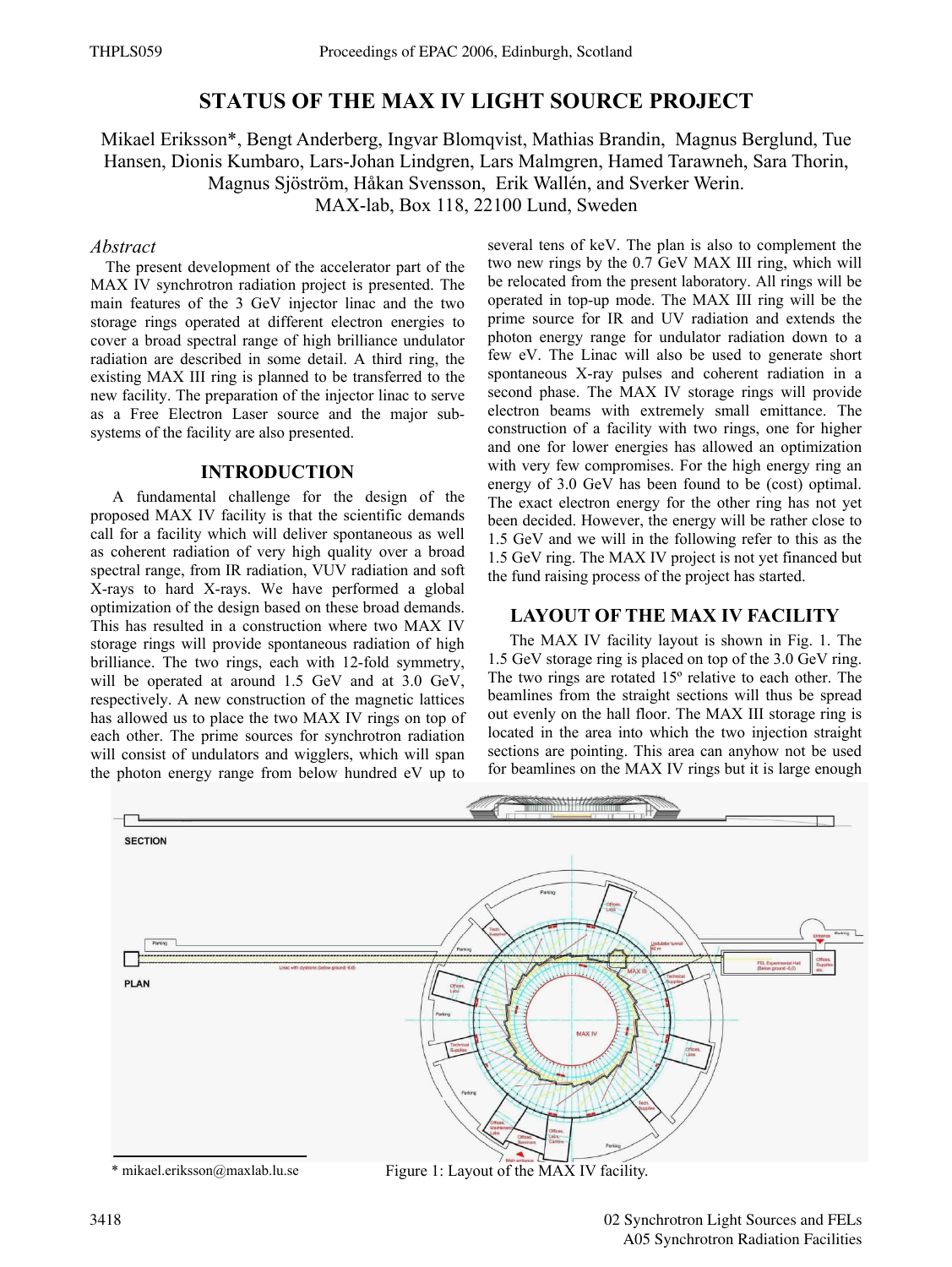for at least four insertion device beamlines on MAX III. IR beamlines can be placed on the roof of the radiation shield.

The 3 GeV injector Linac is housed in a 300 m long tunnel, 5-7 m below the floor level of the MAX IV rings. The beam is brought up to the storage rings via an achromatic transport line. A Lambertson injection septum in each ring will deflect the beam into the respective storage ring. The undulators for the coherent generation and the undulators and/or wigglers for short pulse generation are placed close to the Linac axis and below the ground level. The experimental hall for the short pulse applications will be situated right after the undulator/wiggler hall. This layout allows for future expansions of the activity. The Linac tunnel as well as the short pulse experimental hall can be expanded without interfering with the ongoing activity at the storage rings.

#### **STORAGE RINGS**

The magnet lattices of the 1.5 GeV and 3.0 GeV storage rings are identical. The parameters of the rings are summarized in Table 1. The 0.7 GeV MAX III ring has been described elsewhere [1].

Many of the ideas for the MAX IV storage rings have been inspired by the design of high energy physics damping rings [2,3]. These rings are characterized by a very low electron beam emittance, high bunch currents and also by small transverse dimensions regarding apertures and magnet elements.

The MAX IV design focuses on both the soft and hard X-ray regimes. To achieve this in one single ring would require a 3.0 GeV ring equipped with a number of very long straight sections. An alternative approach, made possible by the compact MAX IV design, is to add a second ring at 1.5 GeV energy on top of the 3.0 GeV ring. The low photon energy beamlines are then placed in a

| Table 1: Basic machine parameters |         |                                         |                         |  |
|-----------------------------------|---------|-----------------------------------------|-------------------------|--|
| Ring                              |         | 0.7 GeV 1.5 GeV                         | $3.0 \text{ GeV}$       |  |
| Circumference [m]                 | 36      | 287.2                                   | 287.2                   |  |
| Electron energy [GeV]             | 0.7     | 1.5                                     | 3                       |  |
| Circulating current [A]           | 0.5     | 0.5                                     | 0.5                     |  |
| Energy acceptance [%]             | 2       | 3                                       | 3                       |  |
| Horizontal emittance [nm          | 14      | 0.34                                    | *<br>0.8                |  |
| Momentum compaction               | 0.035   | $7.45\times10^{-4}$ $7.45\times10^{-4}$ |                         |  |
| Betatron tunes Ox/Oy              | 3.7/2.7 |                                         | 26.59/9.184 26.59/9.184 |  |
| Coupling                          | 0.1     | 0.1                                     | 0.01                    |  |
| Nr of straight sections           | 8       | 12                                      | 12                      |  |
| Straight section length [m]       | 3       | 4.6                                     | 4.6                     |  |
| RF [MHz]                          | 100     | 100                                     | 100                     |  |
| Energy loss/turn [keV]            | 7       | 42                                      | 712                     |  |
| Power consump. [MW]               | 0.2     | 0.5                                     | 1                       |  |

\* Incuding superconducting wigglers

ring of lower electron energy. Long undulator periods and high K-values can thus be avoided.

To achieve a small electron beam emittance a large number of focusing elements is needed. For a given ring size one can increase the number of magnet cells by making the cells smaller. Shorter magnet elements calls for stronger focusing gradients to keep the electron optics optimised. The strong gradients needed for the MAX IV rings are achieved by a reduction of the transverse dimensions of the magnet elements which results in a small bore radius. The general trend in light source design is that the magnet apertures are decreased. Small gap insertion devices will anyhow restrict the aperture of the rings. Whenever it is advantageous, different multipole components are integrated into the same magnet elements. The dipole magnets are equipped with strong magnet gradients and the focusing quadrupoles have sextupole and octupole components.

A Multiple Bend Achromat structure with highly integrated magnet functions has thus been chosen for the MAX IV lattice. Each storage ring consists of 12 supercells, a supercell is defined as the magnet structure between the long straight sections housing the IDs. Each supercell is built up by 5 unit cells, a unit cell consists of a dipole magnet and two flanking half quadrupole magnets and the sextupole magnets needed for chromaticity correction. Two matching sections are added to optimise the machine functions in the 12 straight sections for the insertion devices. The vertical focusing is taken care of by the gradients of the dipole magnets [4]. In the matching sections, soft end dipole magnets are introduced to reduce the synchrotron radiation power hitting the downstream straight section. This will simplify the introduction of superconducting insertion devices with small gaps. The chromaticity correction is taken care of by the integrated sextupole component in the quadrupole magnets and by discrete sextupoles flanking the dipole magnets. The lattice functions are seen in Fig. 2.



Figure 2: Machine functions of the 1.5 and 3.0 GeV rings.

The magnets will be machined out of solid iron blocks resulting in an integrated girder-magnet design. A 24 mm gap in the bending and quadrupole magnets is foreseen since the small gap insertion devices anyhow will define the ring admittance. The small aperture allows for the introduction of strong multipole fields as mentioned above.

The Radio Frequency (RF) system will probably be a 100 MHz system. The cavities will be similar to the three 100 MHz cavities currently in operation at the MAX II